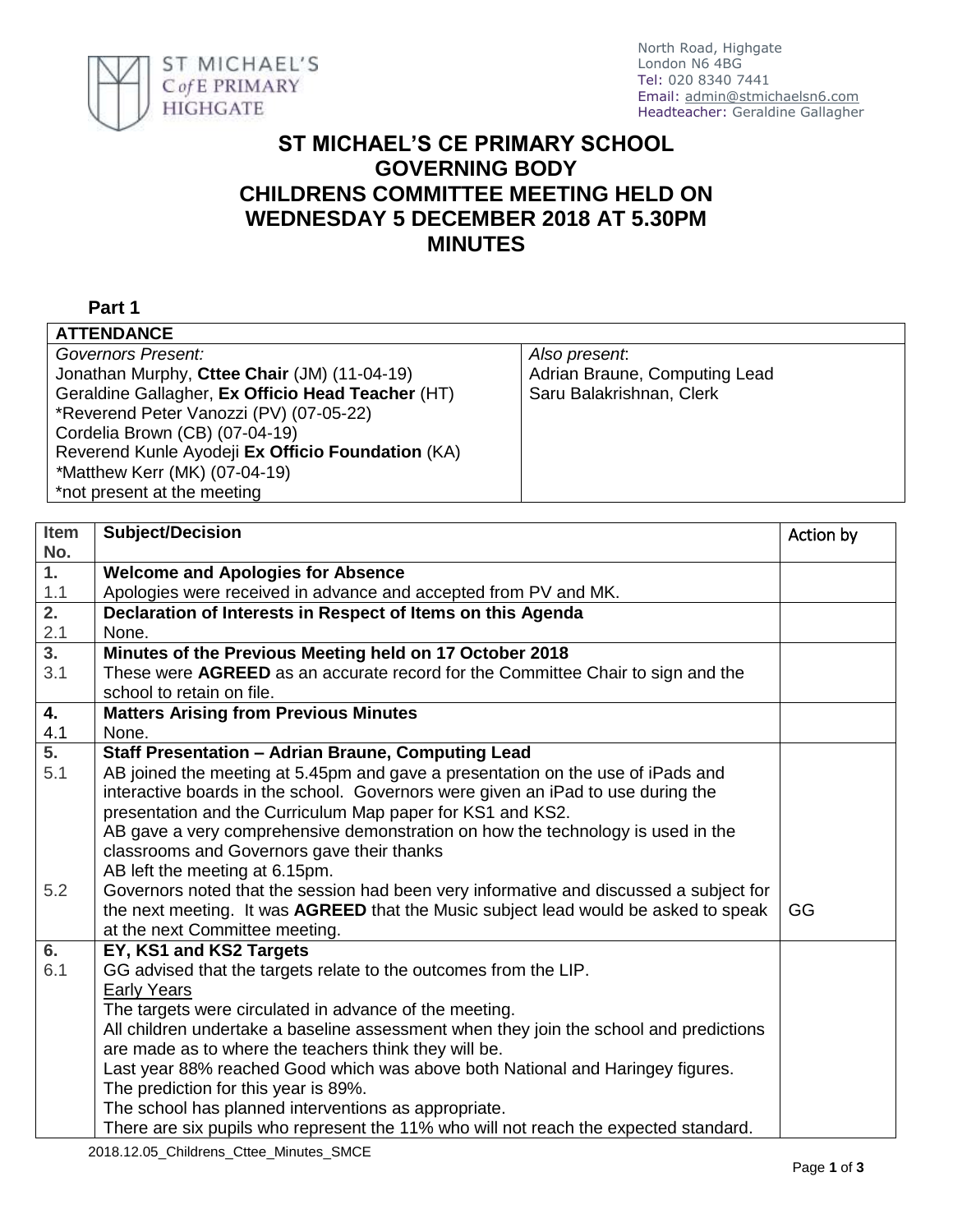

|                           | This figure will be reviewed at Christmas.<br>Those Exceeding, the More Able, will be streamed into groups for Phonics, Maths and       |              |
|---------------------------|-----------------------------------------------------------------------------------------------------------------------------------------|--------------|
|                           | Reading after Christmas.                                                                                                                |              |
|                           | <b>KS1</b><br>Those children who got Good levels are expected to reach Expected level at KS1.                                           |              |
|                           | Those below will be working towards Expected. All of the children have their progress<br>tracked.                                       |              |
|                           | There are 22 children working at Greater Depth and 15 of them will exceed Expected<br>Progress.                                         |              |
|                           | An audit of need is conduced each term.                                                                                                 |              |
|                           | An HLTA is working with Y2 in the mornings and there are other interventions with TAs.<br>KS2                                           |              |
|                           | Those children who got Expected level at KS1 should get Expected level at KS2.<br>There is an HLTA and targeted interventions in place. |              |
|                           | This year's Y6 are the last year to be working at Curriculum levels. Next year's Y6 will                                                |              |
|                           | be under the new curriculum.                                                                                                            |              |
|                           | There are targeted interventions in place for some of the children.                                                                     |              |
| $\overline{7}$ .          | <b>Staff Development</b>                                                                                                                |              |
| 7.1                       | A paper was circulated at the meeting giving details of staff on the Upper Pay scales<br>and their development.                         |              |
|                           | GG talked through the paper and the teachers on this scale.                                                                             |              |
|                           | GG will be discussing goals, both personal and at work, with the teachers individually.                                                 |              |
|                           | <b>ACTION</b> Committee members to consider how best to bring personal development                                                      |              |
|                           | ambitions into the appraisal process.                                                                                                   | <b>Cttee</b> |
|                           | <b>ACTION</b> GG to consider separate personal development meetings and to consider                                                     |              |
|                           | secondment opportunities.                                                                                                               | GG           |
| $\overline{\mathbf{8}}$ . | <b>Policies</b>                                                                                                                         |              |
| 8.1                       | Behaviour<br>$\bullet$                                                                                                                  |              |
|                           | Capability<br>$\bullet$                                                                                                                 |              |
|                           | Disciplinary<br>$\bullet$                                                                                                               |              |
|                           | <b>Early Years Foundation Stage</b><br>$\bullet$                                                                                        |              |
|                           | <b>Support Staff Policy</b>                                                                                                             |              |
|                           | Governors AGREED the above Policies.                                                                                                    |              |
| 9.                        | <b>Any Other Business</b>                                                                                                               |              |
| 9.1                       | None.                                                                                                                                   |              |
| 10.                       | <b>Date of Next Meeting</b>                                                                                                             |              |
| 10.1                      | Wednesday, 13 March 2018 at 5.30pm                                                                                                      |              |

**There being no further Part 1 business and no Part 2 business the meeting closed at 7.10pm**

**Signed Chair……………………………………………………..Date…………………………………………….**

**List of agreed Actions**